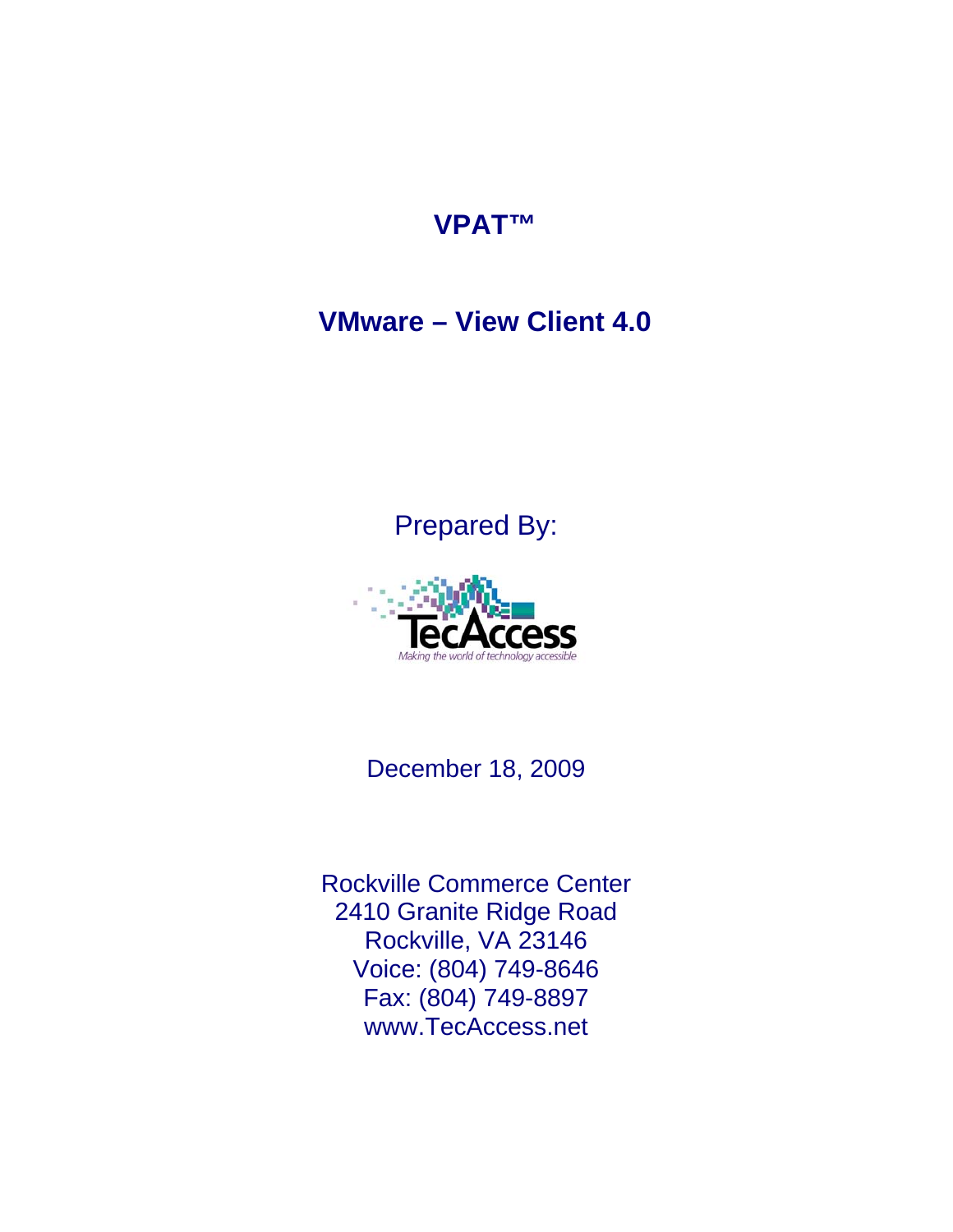## **VPAT™**

**Product:** VMware – View Client 4.0 **Components covered:** View Client 4.0, View Agent 4.0 **Contact for more information:** http://www.VMware.com **Date:** December 18, 2009

| <b>Summary of Voluntary Product Accessibility Template</b>                      |                                 |                                                   |
|---------------------------------------------------------------------------------|---------------------------------|---------------------------------------------------|
| <b>Criteria</b>                                                                 | <b>Supporting Features</b>      | <b>Remarks and</b><br><b>Explanations</b>         |
| Section 1194.21 Software<br><b>Applications and Operating</b><br><b>Systems</b> | <b>Supports with Exceptions</b> | Please reference the<br>included 1194.21 section. |
| Section 1194.22 Web-<br>based Internet Information<br>and Applications          | Not Applicable                  |                                                   |
| Section 1194.23<br>Telecommunications<br>Products                               | Not Applicable                  |                                                   |
| Section 1194.24 Video and<br><b>Multimedia Products</b>                         | Not Applicable                  |                                                   |
| Section 1194.25 Self-<br>contained, Closed Products                             | Not Applicable                  |                                                   |
| Section 1194.26 Desktop<br>and Portable Computers                               | Not Applicable                  |                                                   |
| Section 1194.31 Functional<br>Performance Criteria                              | <b>Supports with Exceptions</b> | Please reference the<br>Included 1194.31 section. |
| Section 1194.41<br>Information,<br>Documentation and<br>Support                 | <b>Supports</b>                 | Please reference the<br>included 1194.41 section. |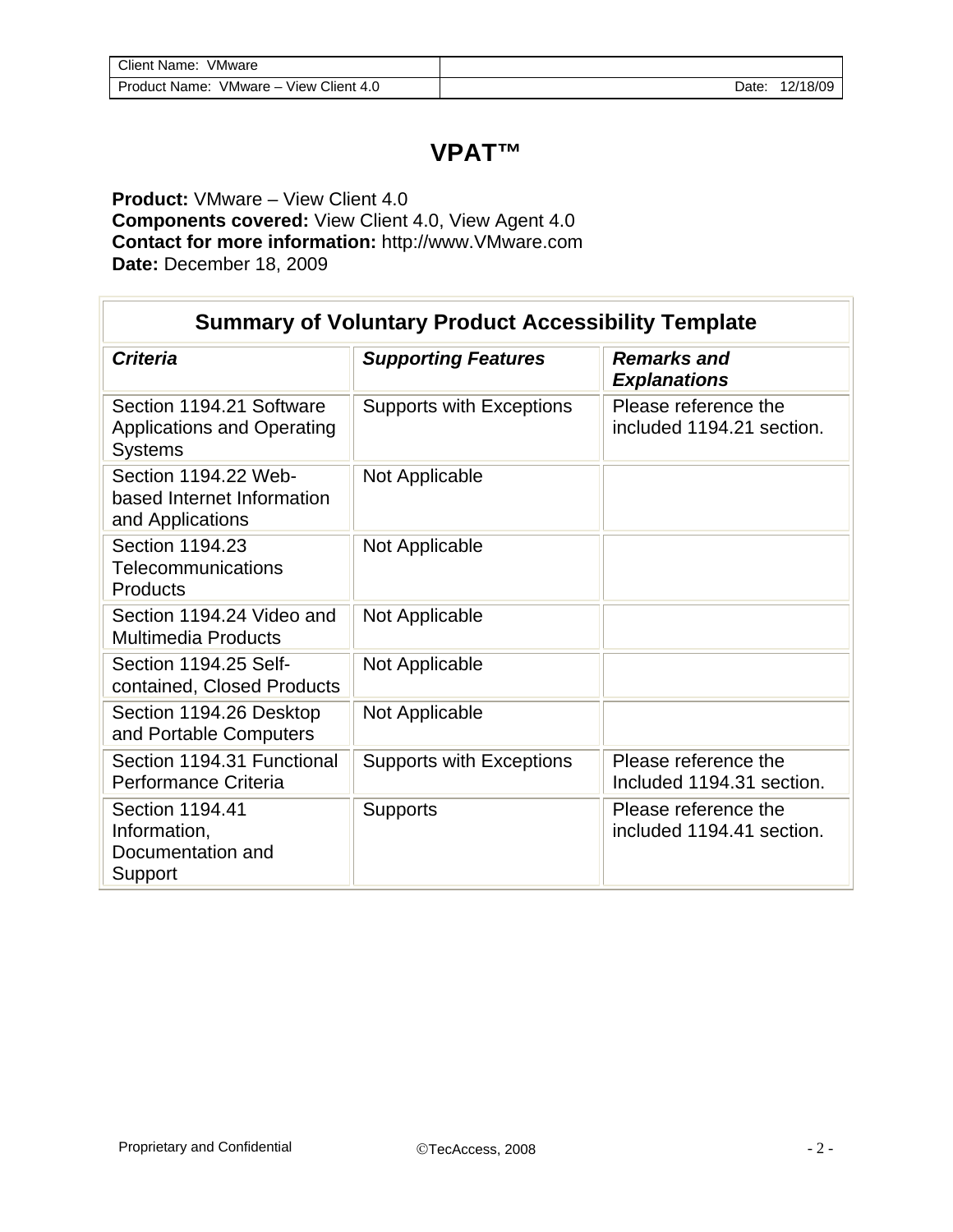| Client Name:<br>VMware                    |       |          |
|-------------------------------------------|-------|----------|
| VMware - View Client 4.0<br>Product Name: | Date: | 12/18/09 |

| <b>Supporting Features (second column on VPAT)</b>                         |                                                                                                                                                                                                                                                                                                                                              |  |
|----------------------------------------------------------------------------|----------------------------------------------------------------------------------------------------------------------------------------------------------------------------------------------------------------------------------------------------------------------------------------------------------------------------------------------|--|
| <b>Supports</b>                                                            | Use this language when you determine the product<br>fully meets the letter and intent of the Criteria.                                                                                                                                                                                                                                       |  |
| <b>Supports with Exceptions</b>                                            | Use this language when you determine the product<br>does not fully meet the letter and intent of the<br>Criteria, but provides some level of access relative<br>to the Criteria.                                                                                                                                                             |  |
| <b>Supports through Equivalent</b><br><b>Facilitation</b>                  | Use this language when you have identified an<br>alternate way to meet the intent of the Criteria or<br>when the product does not fully meet the intent of<br>the Criteria.                                                                                                                                                                  |  |
| <b>Supports when combined with</b><br><b>Compatible AT</b>                 | Use this language when you determine the product<br>fully meets the letter and intent of the Criteria when<br>used in combination with Compatible AT. For<br>example, many software programs can provide<br>speech output when combined with a compatible<br>screen reader (commonly used assistive<br>technology for people who are blind). |  |
| <b>Does not Support</b>                                                    | Use this language when you determine the product<br>does not meet the letter or intent of the Criteria.                                                                                                                                                                                                                                      |  |
| <b>Not Applicable</b>                                                      | Use this language when you determine that the<br>Criteria do not apply to the specific product.                                                                                                                                                                                                                                              |  |
| <b>Not Applicable - Fundamental</b><br><b>Alteration Exception Applies</b> | Use this language when you determine a<br>Fundamental Alteration of the product would be<br>required to meet the Criteria (see the access board<br>standards for the definition of "fundamental<br>alteration").                                                                                                                             |  |

 $\overline{\phantom{a}}$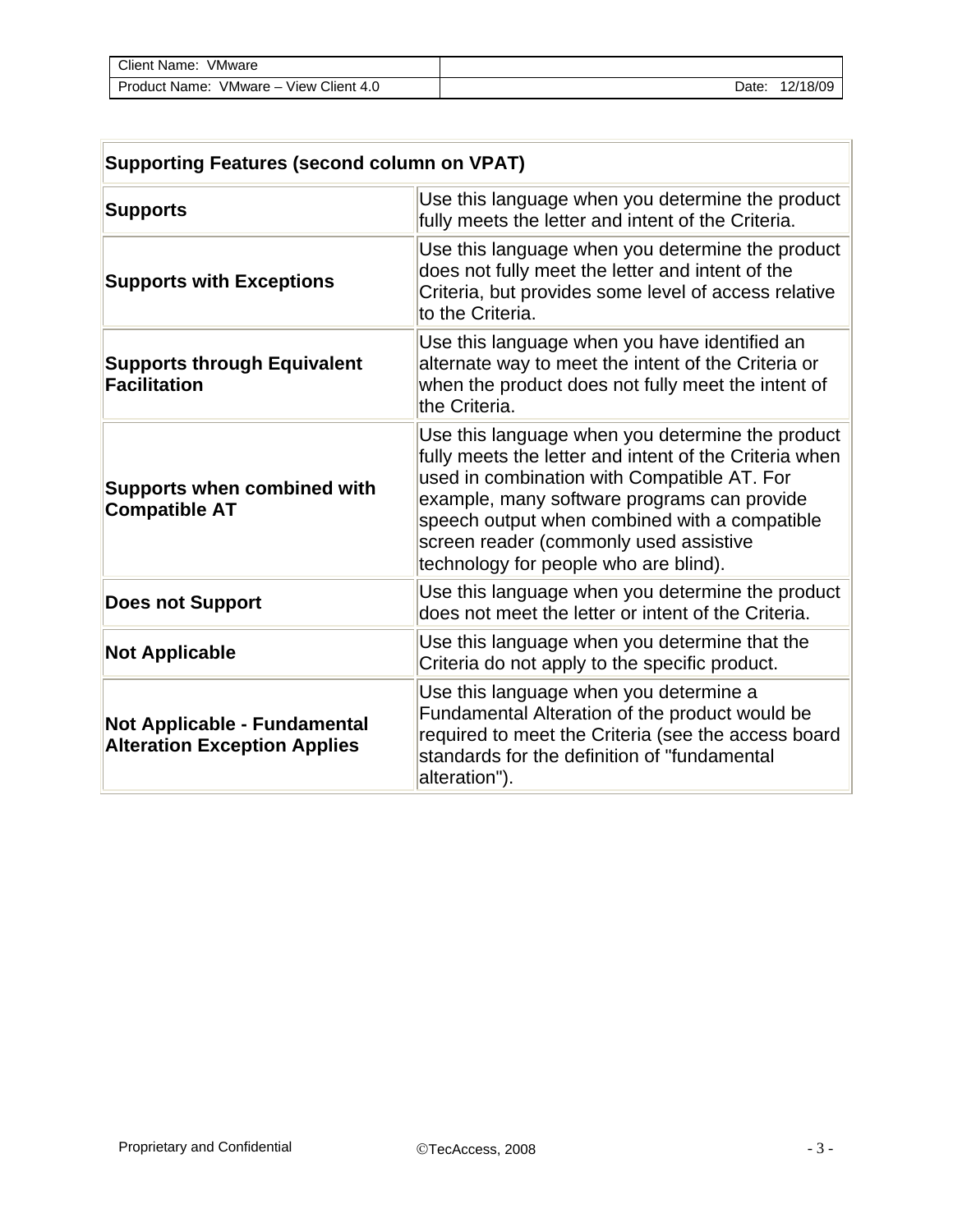Īr

L.

| 1194.21 Software Applications and Operating Systems                                                                                                                                                                                                                                                                                                                                                                                                                                                                                                                                                    |                                           |                                                                                                                                                                                                                                                                                        |
|--------------------------------------------------------------------------------------------------------------------------------------------------------------------------------------------------------------------------------------------------------------------------------------------------------------------------------------------------------------------------------------------------------------------------------------------------------------------------------------------------------------------------------------------------------------------------------------------------------|-------------------------------------------|----------------------------------------------------------------------------------------------------------------------------------------------------------------------------------------------------------------------------------------------------------------------------------------|
| <b>Criteria</b>                                                                                                                                                                                                                                                                                                                                                                                                                                                                                                                                                                                        | <b>Supporting</b><br><b>Features</b>      | <b>Remarks and explanations</b>                                                                                                                                                                                                                                                        |
| (a) When software is designed to run on a<br>system that has a keyboard, product<br>functions shall be executable from a<br>keyboard where the function itself or the<br>result of performing a function can be<br>discerned textually.                                                                                                                                                                                                                                                                                                                                                                | <b>Supports with</b><br><b>Exceptions</b> | The Windows based GUI does not allow<br>keyboard access to all screens and all<br>functions.<br>For example, the options on the VMware<br>Client toolbar cannot be reached with the<br>keyboard. Although options from the<br>dropdown list on the toolbar are keyboard<br>accessible. |
| (b) Applications shall not disrupt or disable<br>activated features of other products that are Exceptions<br>identified as accessibility features, where<br>those features are developed and<br>documented according to industry<br>standards. Applications also shall not<br>disrupt or disable activated features of any<br>operating system that are identified as<br>accessibility features where the application<br>programming interface for those<br>accessibility features has been documented<br>by the manufacturer of the operating<br>system and is available to the product<br>developer. |                                           | Supports with The Windows based GUI does honor or<br>extend Windows high contrast settings but<br>does not allow large font settings.                                                                                                                                                  |
| . (c) A well-defined on-screen indication of<br>the current focus shall be provided that<br>moves among interactive interface<br>elements as the input focus changes. The<br>focus shall be programmatically exposed so<br>that Assistive Technology can track focus<br>and focus changes.                                                                                                                                                                                                                                                                                                             | <b>Supports</b>                           | The Windows based GUI does provide<br>accurate indicators of focus on the current<br>screen.                                                                                                                                                                                           |
| (d) Sufficient information about a user<br>interface element including the identity,<br>operation and state of the element shall be<br>available to Assistive Technology. When an<br>image represents a program element, the<br>information conveyed by the image must<br>also be available in text.                                                                                                                                                                                                                                                                                                   | <b>Exceptions</b>                         | <b>Supports with</b> The Windows based GUI does not always<br>present accurate information to the user of<br>Assistive Technology(AT). Users of screen<br>reader and screen magnification programs<br>may have difficulty determining element status<br>on some elements.              |
| (e) When bitmap images are used to<br>identify controls, status indicators, or other<br>programmatic elements, the meaning<br>assigned to those images shall be<br>consistent throughout an application's<br>performance.                                                                                                                                                                                                                                                                                                                                                                              | <b>Supports</b>                           | Bitmap images are used in a consistent<br>manner.                                                                                                                                                                                                                                      |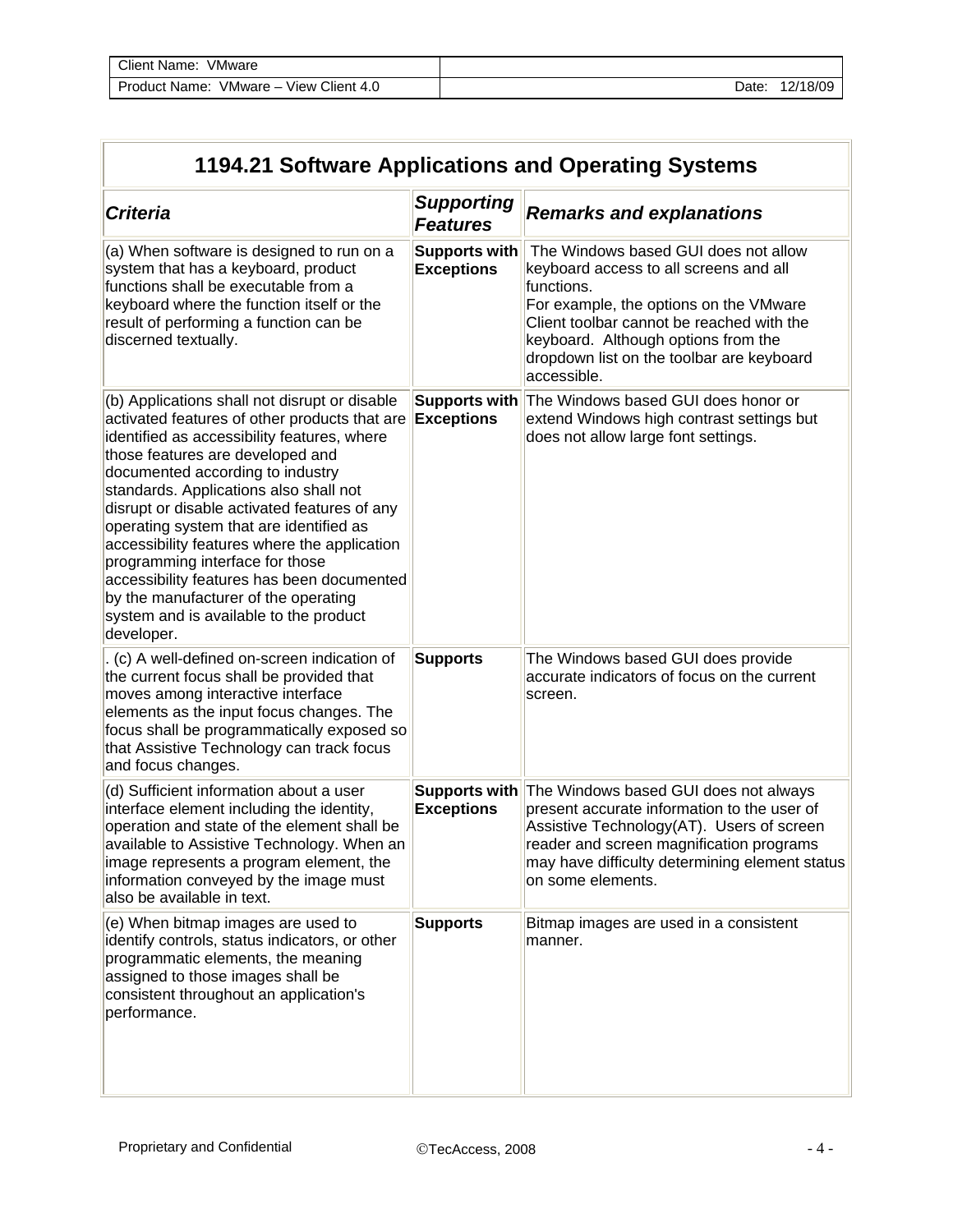| <b>Client Name:</b><br>VMware                  |       |          |
|------------------------------------------------|-------|----------|
| View Client 4.0<br>$VMware -$<br>Product Name: | Date: | 12/18/09 |

| (f) Textual information shall be provided<br>through operating system functions for<br>displaying text. The minimum information<br>that shall be made available is text content,<br>text input caret location, and text attributes.                           | <b>Supports</b>                    | All text is displayed as text and is readable by<br>Assistive Technology (AT).                                                                                        |
|---------------------------------------------------------------------------------------------------------------------------------------------------------------------------------------------------------------------------------------------------------------|------------------------------------|-----------------------------------------------------------------------------------------------------------------------------------------------------------------------|
| (g) Applications shall not override user<br>selected contrast and color selections and<br>other individual display attributes.                                                                                                                                | Supports with<br><b>Exceptions</b> | The Windows based GUI does not honor or<br>extend all Windows large font settings.<br>Contrast and color selections are transferred.                                  |
| (h) When animation is displayed, the<br>information shall be displayable in at least<br>one non-animated presentation mode at the<br>option of the user.                                                                                                      | <b>Not</b><br><b>Applicable</b>    | There is no animation in the application                                                                                                                              |
| (i) Color coding shall not be used as the<br>only means of conveying information,<br>indicating an action, prompting a response,<br>or distinguishing a visual element.                                                                                       | <b>Supports</b>                    | This product does not use color coding as the only<br>means to convey information, indicating an action,<br>prompting responses or distinguishing visual<br>elements. |
| (j) When a product permits a user to adjust<br>color and contrast settings, a variety of<br>color selections capable of producing a<br>range of contrast levels shall be provided.                                                                            | <b>Not</b><br>Applicable           | The Windows based GUI does not permit a user to<br>adjust color or contrast settings.                                                                                 |
| (k) Software shall not use flashing or<br>blinking text, objects, or other elements<br>having a flash or blink frequency greater<br>than 2 Hz and lower than 55 Hz.                                                                                           | <b>Supports</b>                    | No flashing or blinking text is used in this<br>product.                                                                                                              |
| (I) When electronic forms are used, the<br>form shall allow people using Assistive<br>Technology to access the information, field<br>elements, and functionality required for<br>completion and submission of the form,<br>including all directions and cues. | <b>Supports</b>                    | When using the Windows based GUI all form<br>fields are accessible to Assistive<br>Technology(AT)                                                                     |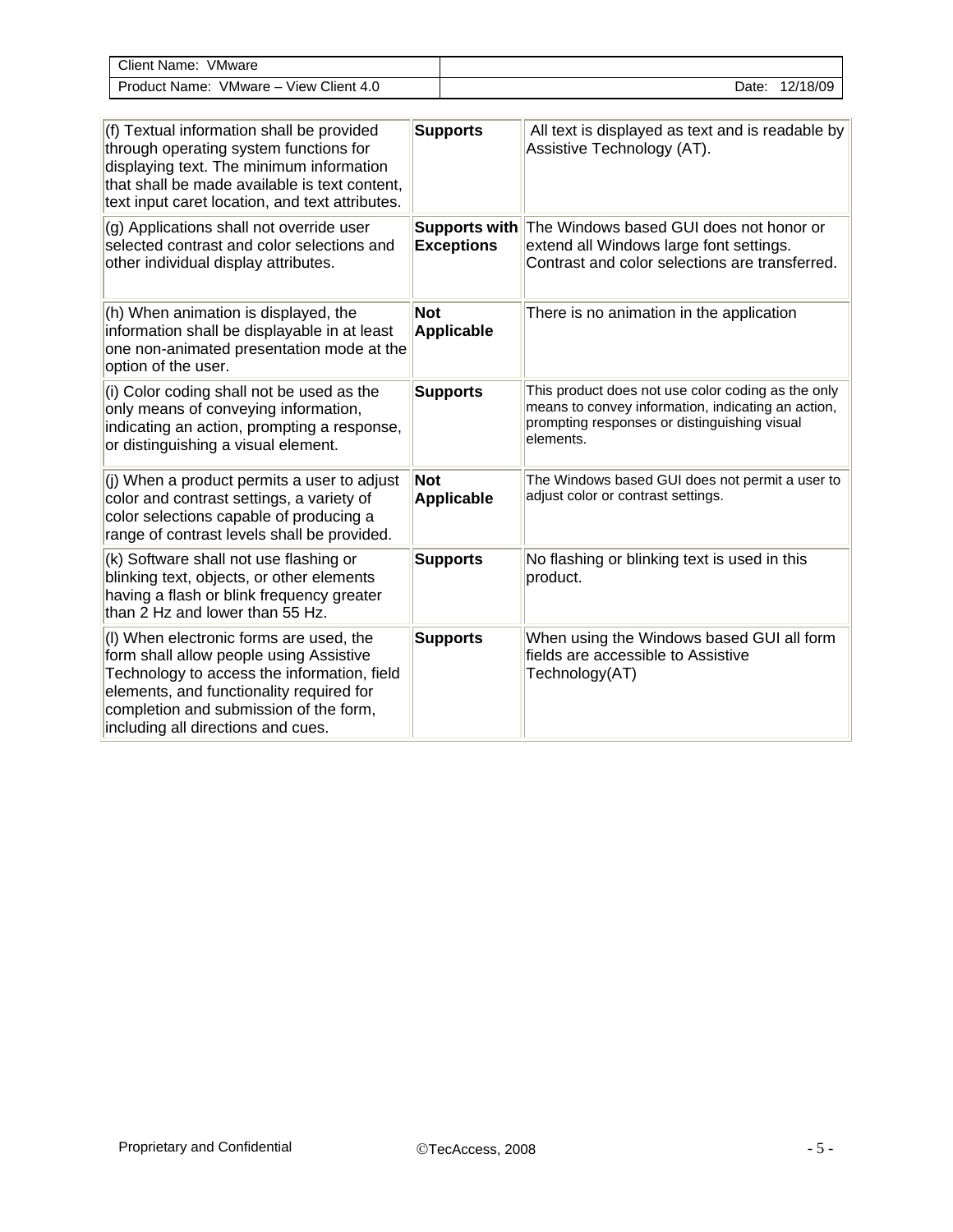| 1194.31 Functional performance criteria                                                                                                                                                                                                                                                                                          |                                           |                                                                                                                                 |
|----------------------------------------------------------------------------------------------------------------------------------------------------------------------------------------------------------------------------------------------------------------------------------------------------------------------------------|-------------------------------------------|---------------------------------------------------------------------------------------------------------------------------------|
| <b>Criteria</b>                                                                                                                                                                                                                                                                                                                  | <b>Supporting</b><br><b>Features</b>      | <b>Remarks and explanations</b>                                                                                                 |
| (a) At least one mode of operation and<br>information retrieval that does not require<br>user vision shall be provided, or support for<br>assistive technology used by people who<br>are blind or visually impaired shall be<br>provided.                                                                                        | <b>Supports with</b><br><b>Exceptions</b> | The Windows based GUI accessed through<br>the VMware View client does not provide<br>complete support for Assistive Technology. |
| (b) At least one mode of operation and<br>information retrieval that does not require<br>visual acuity greater than 20/70 shall be<br>provided in audio and enlarged print output<br>working together or independently, or<br>support for assistive technology used by<br>people who are visually impaired shall be<br>provided. | <b>Supports</b>                           | The Windows based GUI allows use of screen<br>magnification software.                                                           |
| (c) At least one mode of operation and<br>information retrieval that does not require<br>user hearing shall be provided, or support<br>for assistive technology used by people who<br>are deaf or hard of hearing shall be<br>provided.                                                                                          | <b>Supports</b>                           | User hearing is not required for operation of<br>this product                                                                   |
| (d) Where audio information is important for<br>the use of a product, at least one mode of<br>operation and information retrieval shall be<br>provided in an enhanced auditory fashion,<br>or support for assistive hearing devices<br>shall be provided.                                                                        | <b>Not</b><br><b>Applicable</b>           | Audio information is not used.                                                                                                  |
| (e) At least one mode of operation and<br>information retrieval that does not require<br>user speech shall be provided, or support<br>for assistive technology used by people with<br>disabilities shall be provided.                                                                                                            | <b>Supports</b>                           | User speech is not required.                                                                                                    |
| (f) At least one mode of operation and<br>information retrieval that does not require<br>fine motor control or simultaneous actions<br>and that is operable with limited reach and<br>strength shall be provided.                                                                                                                | <b>Supports</b>                           | Fine motor control is not required to use the<br>application.                                                                   |

Īī